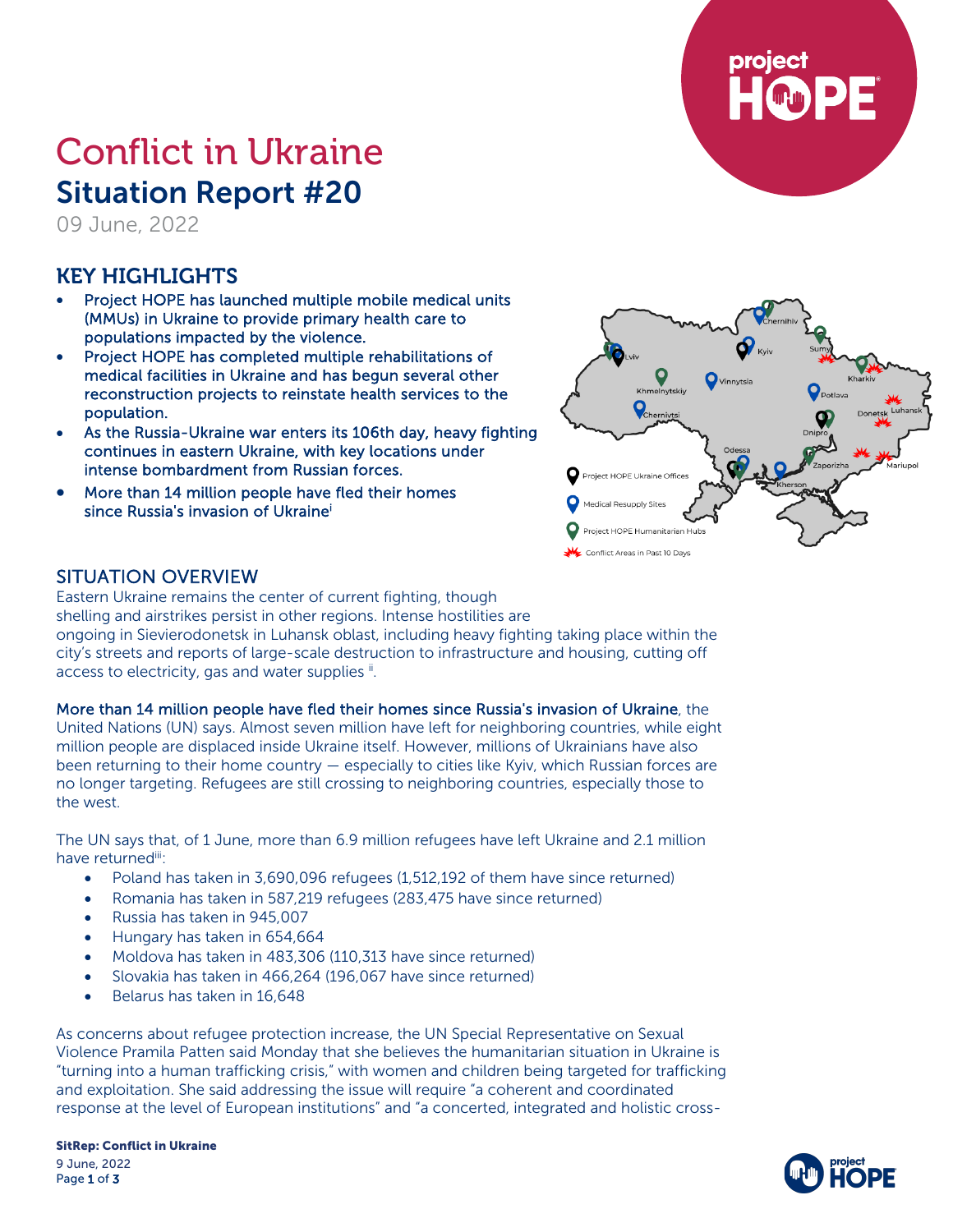border response humanitarian partners, law enforcement agencies, border forces, immigration officials and political leaders."

## HUMANITARIAN NEEDS

The war in Ukraine continues to impact the mental health of millions of Ukrainians. Ukraine's Ministry of Health estimates that 15 million people might require psychological support and treatment due to war-related trauma and stress, with 3 to 4 million potentially requiring medication-assisted treatment.

It was reported on 6 June that quarantine had been imposed within the city of Mariupol to mitigate a potential outbreak of cholera and dysentery. It has also been reported that the movement of Mariupol's remaining residents has being tightly controlled. Several UN agencies, including the World Health Organization (WHO), have previously voiced concerns about deteriorating conditions in Mariupol and a potential cholera outbreak. iv

As of 8 June, WHO had verified 290 attacks <sup>v</sup> on healthcare facilities, medical transport, warehouses, supplies, as well as medical personnel and patients since 24 February, resulting in 76 deaths and 59 injuries. WHO specified that 244 healthcare facilities were impacted by the attacks and that 29 of the attacks impacted staff and 14 impacted patients.

Some 12.1 million people in Ukraine are estimated to need health assistance between March and August 2022. The most common symptoms in the affected population that psychologists have observed include chronic stress, anxiety, panic attacks, sleeping problems, insomnia in adults, fear of loud sounds, loss of appetite, as well as bedwetting and nightmares for children  $\mathbf{v}$ .

As almost all refugees from Ukraine arriving in neighboring countries are women, children and older people. There is a high level of distress and family separation has resulted in large numbers of unaccompanied and separated children and single parents. The risks of genderbased violence, abuse, and mental health violations are multiplied.

## PROJECT HOPE RESPONSE

Project HOPE continues to implement a highly coordinated, comprehensive humanitarian intervention in Ukraine and neighboring countries. Emergency programming in Ukraine focuses support to local primary and secondary health facilities through essential medical equipment and supplies. The refugee response in Moldova, Poland, and Romania have identified local partners to target gaps in essential services, including primary health, mental health and psychosocial support (MHPSS), and protection.

In all locations, Project HOPE continues to work closely with government officials, local partners, and coordination clusters to ensure efforts address most pressing needs.

#### Project HOPE's activities inside Ukraine:

- Project HOPE has delivered over 200 pallets of medicines and medical supplies, including insulin, needles, hygiene kits, and more to Lviv for onward distribution.
- The team has engaged a local pharmaceutical company to provide key medicines free of charge to Ukraine's Ministry of Health.
- Project HOPE is launching three mobile medical units (MMU) to provide primary health care in the Dnipro (1) and Zaporija areas (2).
- The Medical Team continues to provide training for "Orthopedic Management of Ballistic Fractures" in Lviv Hospital. The "Trauma care in war settings" training was conducted in 5 facilities (Zaporizhia – 2, Pervomaisk/Mykolaiv oblast – 1, Odessa -1, Lviv - 1) in Ukraine. The team is working on vascular repair trainings across Ukraine as well.

SitRep: Conflict in Ukraine 9 June, 2022 Page 2 of 3